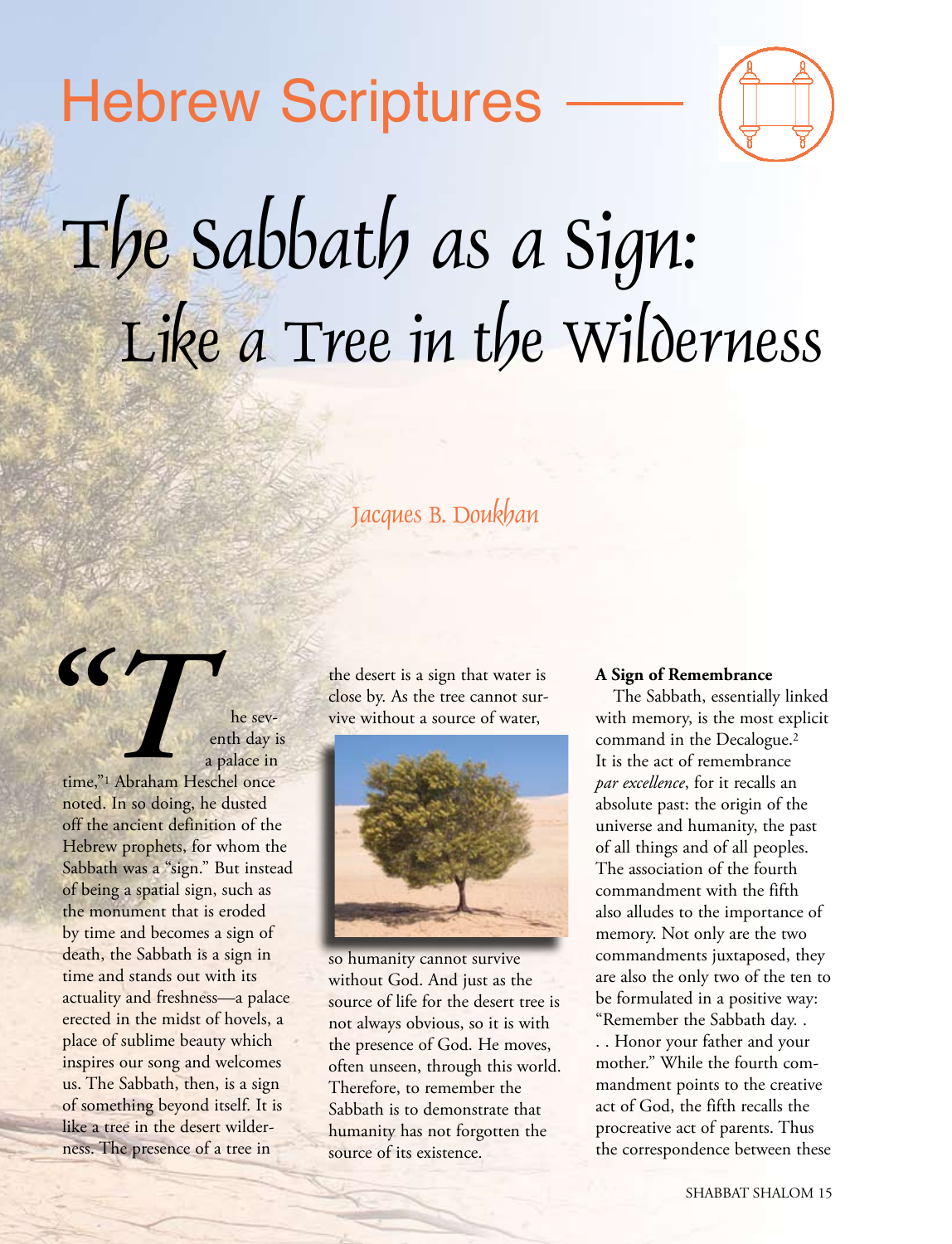The Sabbath has no moral or natural causes to justify its observance. The only *raison d'etre* of the Sabbath is religious. It is, in fact, the only commandment that implies faith.

two commandments calls upon humanity to remember its origin and roots.

The binding together of Sabbath and memory does not merely inspire philosophical flourishes or a beautiful truth to meditate upon. Rather, remembrance implies a concrete, historical fact that plunges the roots of the Sabbath into reality. Hence, the Sabbath reminds us that creation is not the result of an autonomous process, but of an intervention from above at a given moment in time. It implies an absolute beginning and end.

The Sabbath is not only a remembrance of creation, however. It is also a remembrance of the Sabbath itself.3 This remembrance goes beyond mere mental strain to involve the whole person in a concrete act. To remember the Sabbath is to reactualize it on a weekly basis. This involves a "setting apart" of the hours of the Sabbath, thereby distinguishing it from all other times. One implication of this setting apart is fidelity to the real time of the Sabbath. In a society in which not only the meaning but also the time of the Sabbath has been lost, the elements of time and content once again become entwined in the remembrance of this special day.

#### **A Sign of Hope**

In remembering the event of creation, the Sabbath becomes a sign of hope, in that it evokes the miracle by which light shone out of the shadow and plenitude was drawn from the void. Hence, the

Sabbath becomes a sign of liberation from the Egyptian yoke<sup>4</sup> and the Babylonian exile.<sup>5</sup> These two events involve the powerful act of re-creation, recalling the original act of creation.6 In the New Testament, Yeshua's miracles often occurred on the Sabbath.<sup>7</sup> precisely to underscore this gift of hope.8

The essence of the Sabbath is most fully expressed, however, in Gen 2. The Sabbath that took place at the end of creation week was the first full day in the lives

Sign of the past and future, the Sabbath te us from the present rekindle our memor set our hope ab

of man and woman. The Sabbath reminds us, then, of humanity's first communion with God. This dimension of the Sabbath is noted by the prophet Isaiah, who associates the delights of the Sabbath with the delights of God: "If you . . . call the Sabbath a delight, the holy day of the Lord . . . , then you shall delight yourself in the Lord."9 The Sabbath is thus described as that moment in time when one can delight in the experience of "God with us." This notion is also implied in Isaiah's association of the Sabbath to the *shekhinah*, the sign of God's presence. The phrase "*wayyekal melakhah*" ("He completed the work") is used in Gen 2:2 to introduce the Sabbath at the end of the creation week.<sup>10</sup>

Interestingly, this same phrase also introduces the presence of the *shekhinah* after the constructions of the sanctuary built by Moses<sup>11</sup> and the temple erected by Solomon.12 These three passages seem to emphasize the link between the Sabbath and the *shekhinah* of God's presence.

As a sign of God's presence, the Sabbath nourishes humanity's deep longing for the day when His presence shall be fully revealed. Significantly, the Sabbath is referred to as the "day of the Lord,"13 an expression which is also used in conjunction with the day of the coming of the Lord—an act that will put an end to all misery and inaugurate a new era. The Sabbath as the "day of the Lord" points toward the return of the Lord as a sign of hope.

#### **A Sign of the Absolute**

The Sabbath evokes the absolute, as it refers to a reality which transcends us and to a law which comes from beyond. The Sabbath is a sign of the absolute primarily because it is divine law. Significantly, the Sabbath is introduced in the Decalogue with the word "remember." This word is not an ordinary imperative or command; it is an absolute infinitive, which denotes an imperative of emphasis. The Sabbath command is, therefore, perceived to be an imperious law that imposes itself absolutely and from above. Certain elements even suggest that the Sabbath is preponderant to other laws. For example, in the Levitical account,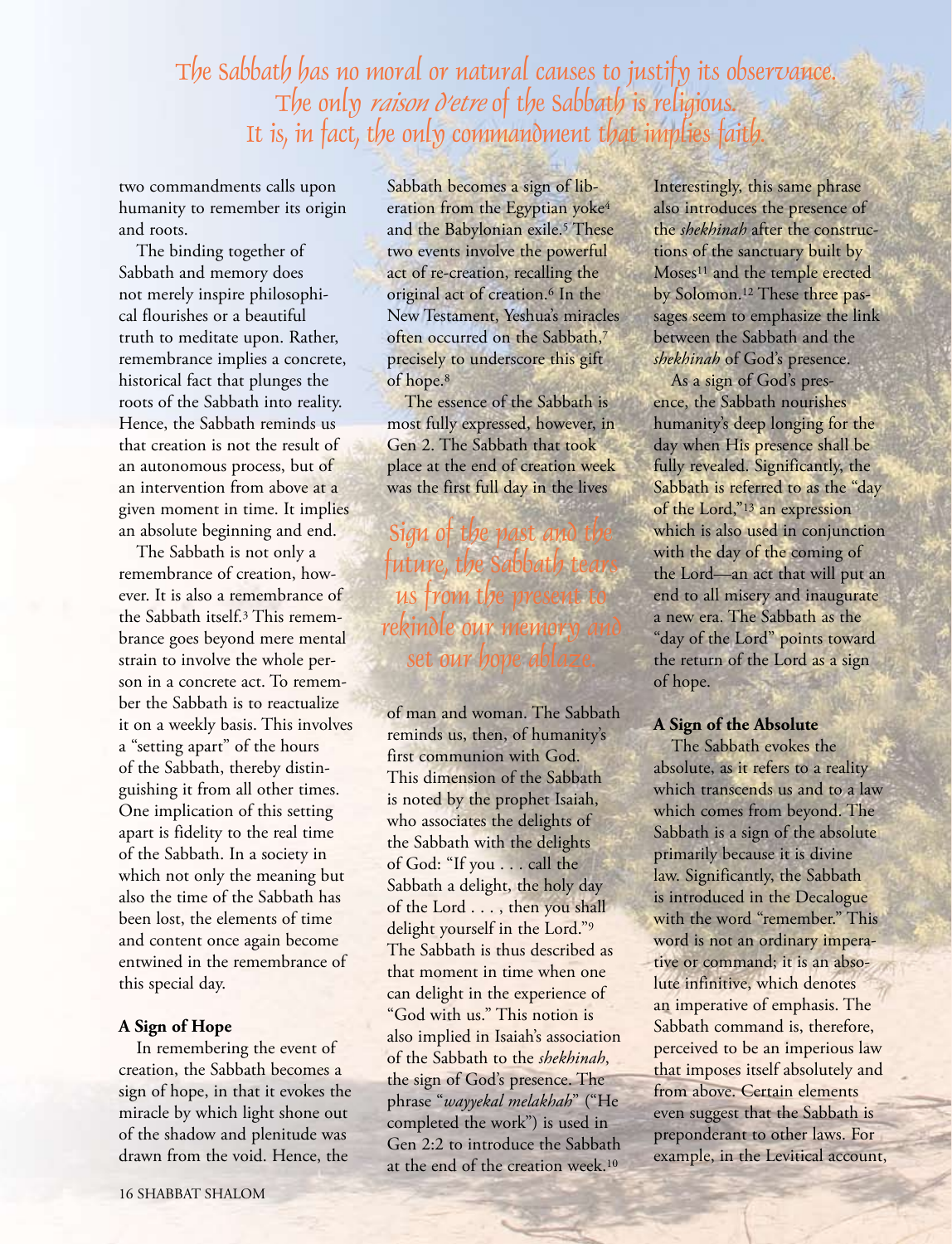## It is by observing the law of God that the believer expresses faith that salvation depends entirely on God's grace.

the Sabbath is distinguished from other festivals and days of rest.14 In the biblical tradition, the Sabbath has been preserved as the first commandment that men and women observed immediately after creation. The first couple inaugurated their existence and the beginning of human history by observing this commandment. The Sabbath was also the first command given to Israel immediately after their flight from Egypt.15

Further, among all the Levitical laws, the Sabbath is the only one that is not annual—the only day that is independent from the natural and astronomical cycles. The Sabbath has no moral or natural causes to justify its observance. The only *raison d'etre* of the Sabbath is religious. It is, in fact, the only commandment that implies faith.

The Sabbath is also the sign of the absolute in that it embodies the gracious act of a God of love. It is what the psalmist celebrates as the *hesed* of God.16 The Sabbath reminds us that we are nothing but the outcome of divine generosity. The gift of the Sabbath was not given to humanity as a reward for human work. Rather, it reminds us that it was God who took the initiative to give men and women the rest which they did not deserve, enabling them to enjoy a communion they had not sought. In

practice, the Sabbath is a pedagogy of *hesed* ("love") in that it teaches us the value of nonaction in relation to God. In abstaining from work on the Sabbath, we demonstrate our total dependence upon Him. What we have is not the result of our own work or effort, but is a gift from God. It is *hesed* that causes the psalmist to burst into song: "Let your face shine on your servant, save me in your unfailing love [*hesed*]."<sup>17</sup> Thus it is at the heart of the Sabbath—God's unfailing *hesed* for humanity—that the law and grace find reconciliation. In observing the fourth commandment, the believer does not exclude the grace of God. Rather, it is by observing the law of God that the believer expresses faith that salvation depends entirely on God's grace.

Finally, the Sabbath is a sign of the absolute in that it testifies of God Himself, the One who is absolutely "Other." Henceforth, the Sabbath is called the "day of the Lord."18 It is the day the Lord has made,<sup>19</sup> the sign of God.20 This day is, therefore, a time intrinsically sacred; it is a time that moves us to the deepest respect. We feel the necessity of observing the day chosen by God rather than one decreed by human tradition. The Sabbath is, therefore, more than a day of rest and re-creation at the end of the week; it is the concrete expression

The Sabbath is for remembering that the other person is an equal and deserves our respect. It is also the day when, in the family gathering, the arts of listening and dialoguing can be cultivated.

of our faith in God and the sign that our values depend on God.

#### **A Sign of Love**

The Sabbath finds no existence outside of humanity, for it is not only a deed granted by God to humans, but it is also a covenant given by humans to God.21 The Sabbath is sanctified inasmuch as two partners are involved.<sup>22</sup> However, the human doing is but an answer to the divine doing. The Sabbath is, on the human level, an expression of our love for God. Further, the Sabbath exhorts us to abstain from doing our own will: "If you keep your feet from breaking the Sabbath and from doing as you please on my holy day, . . . if you honor it by going your own way and not doing as you please or speaking idle words,"23 then the Sabbath becomes an act which confronts the reality of life and not a disembodied spiritual truth. The believer who observes the Sabbath engages in an experience which obliges him or her to meet God where He is. In this encounter, the believer silhouettes himself or herself against an indifferent world.

Humanity's encounter with God does not, however, exclude encounter with others. On the contrary, our communion with God is fulfilled only through our communion with others. This social dimension of the Sabbath is already implied in the story of creation, which relates man and woman to the first adoration. It is even more explicit in the Decalogue, where on the Sabbath all the family members, the slave, and the stranger are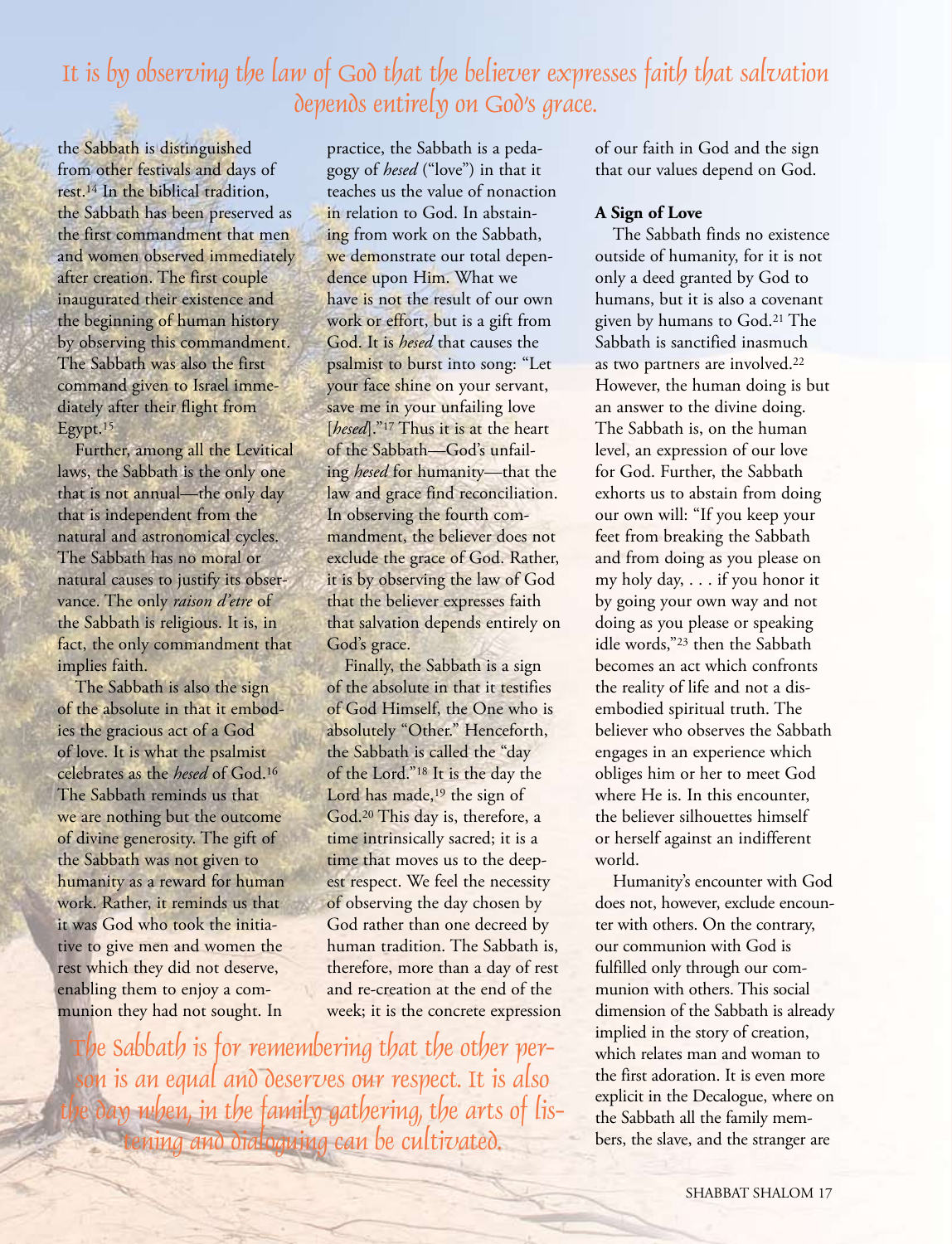invited to enjoy the same privileges of liberty and rest. The Sabbath is for remembering that the other person is an equal and deserves our respect. It is also the day when, in the family gathering, the arts of listening and dialoguing can be cultivated.

The way the Sabbath is situated in the literary structure of the Decalogue confirms its preoccupation with both God and humankind. The text of the Sabbath is located at the center of the Decalogue, both geometrically and thematically speaking (see chart).24 As far as geometry is concerned, the fourth commandment is comprised of 55 words (in Hebrew) and is situated between 67 words (the first three commandments) and 41 words (the last six commandments). The Sabbath commandment comprises, then, approximately half the words of the whole Decalogue (55 words to 108 words), thereby occupying its center. Thematically, the first three commandments are concerned with the relation between God and humanity, whereas the last six commandments involve the relation between humans. The Sabbath functions, then, as a bridge between the two series of commandments and is concerned with relations. As a sign of God's love for us, as well as our love for Him, the Sabbath demonstrates that the vertical relation between God and us does not exclude the horizontal relation of one human being with another; rather, these two aspects of relationship are interdependent.

#### **A Sign of Life**

The Sabbath celebrates the creative process of God and thus The Decalogue (Exodus 20:1-17)

Prologue (vv. 1, 2) "I am the Lord . . ."

|                 |          |          | 1" Cdt (v. 3)                 | no other God                                                                                                                                                                                 |
|-----------------|----------|----------|-------------------------------|----------------------------------------------------------------------------------------------------------------------------------------------------------------------------------------------|
| 67 Words        | God      |          | 2 <sup>nd</sup> Cdt (vv. 4-6) | no carved images                                                                                                                                                                             |
|                 |          |          | 3rd Cdt (v. 7)                | no name of God taken in<br>vain                                                                                                                                                              |
| <b>SS Words</b> | Humanity | в        | 4th Cdt (vv. 8-11)            | "Remember the Sabbath<br>day, to keep it holy;<br>"six days you shall labor<br>and do all your work, but                                                                                     |
|                 |          |          |                               | the seventh day is the<br>Sabbath of the Lord your<br>God.                                                                                                                                   |
|                 |          | C        |                               | "In it you shall do no<br>work: you, nor your son,<br>nor your daughter, nor<br>your manservant, nor your<br>maidservant, nor your<br>cattle, nor your stranger<br>who is within your gates. |
|                 | God      | B,<br>A, |                               | "For in six days the Lord<br>made the heavens and<br>earth, the sea, and all that<br>is in them and rested the<br>seventh day;<br>"therefore the Lord                                        |
|                 |          |          |                               | blessed the Sabbath day<br>and hallowed it" (NJV).                                                                                                                                           |
| 41 Words        | Humanity |          | 5 <sup>th</sup> Cdt (v. 12)   | honor your father and<br>mother                                                                                                                                                              |
|                 |          |          | 6th Cdt (v. 13)               | no murder                                                                                                                                                                                    |
|                 |          |          | 7th Cdt (v. 14)               | no adultery                                                                                                                                                                                  |
|                 |          |          | 8 <sup>th</sup> Cdt (v. 15)   | no stealing                                                                                                                                                                                  |
|                 |          |          | 9th Cdt (v. 16)               | no false witness                                                                                                                                                                             |
|                 |          |          | 10 <sup>th</sup> Cdt (v. 17)  | no coveting                                                                                                                                                                                  |